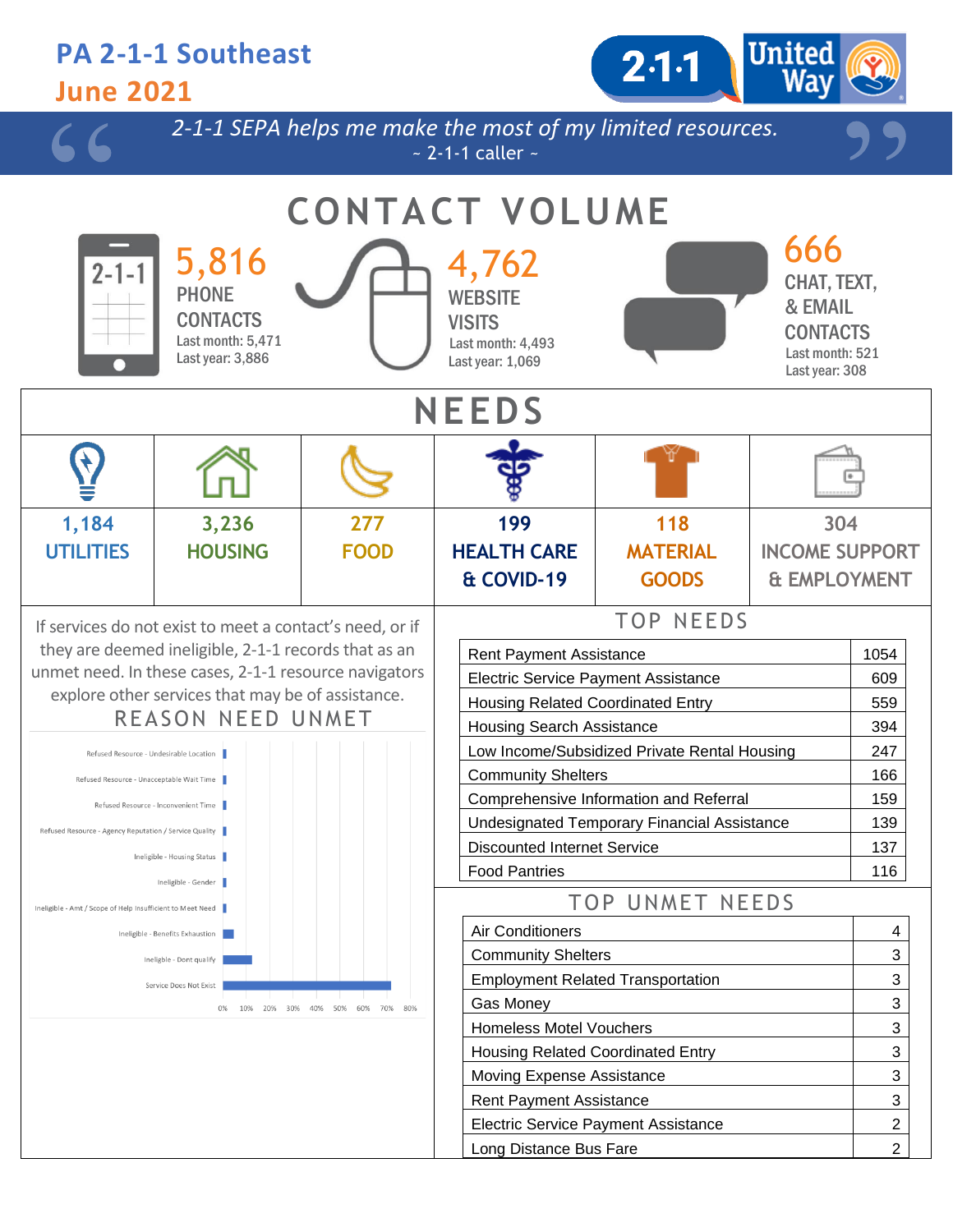### **PA 2-1-1 Southeast: June 2021**







# **DEMOGRAPHICS**



| Zip   | Count | Zip   | Count |
|-------|-------|-------|-------|
| 19320 | 702   | 19027 | 75    |
| 19401 | 522   | 19140 | 74    |
| 19464 | 350   | 19104 | 69    |
| 19335 | 149   | 19090 | 67    |
| 19460 | 144   | 19013 | 64    |
| 19382 | 139   | 19120 | 64    |
| 19380 | 122   | 19363 | 64    |
| 19403 | 91    | 19132 | 63    |
| 19341 | 82    | 19406 | 63    |
| 19446 | 78    | 19124 | 61    |

# **TOP REFERRALS**

| Saint Vincent DePaul Society - Rent and Utility Assistance                                 |  |
|--------------------------------------------------------------------------------------------|--|
| Pennsylvania Housing Finance Agency - PA Housing Search Website                            |  |
| Your Way Home - Emergency Rent and Utility Coalition (ERUC) - Covid-19 Assistance Programs |  |
| Chester County Emergency Rent and Utilities Assistance Program (ERAP)                      |  |
| City of Philadelphia - Covid-19 Emergency Rent Assistance Program (ERAP)                   |  |
| Catholic Social Services - Rent, Mortgage and Utility Assistance                           |  |
| <b>Chester County Coordinated Entry Line</b>                                               |  |
| PECO - Matching Energy Assistance Fund (MEAF)                                              |  |
| Your Way Home - Coordinated Shelter Entry and Additional Services - Montgomery; Norristown |  |
| Utility Emergency Services Fund - Utility Emergency Grants                                 |  |